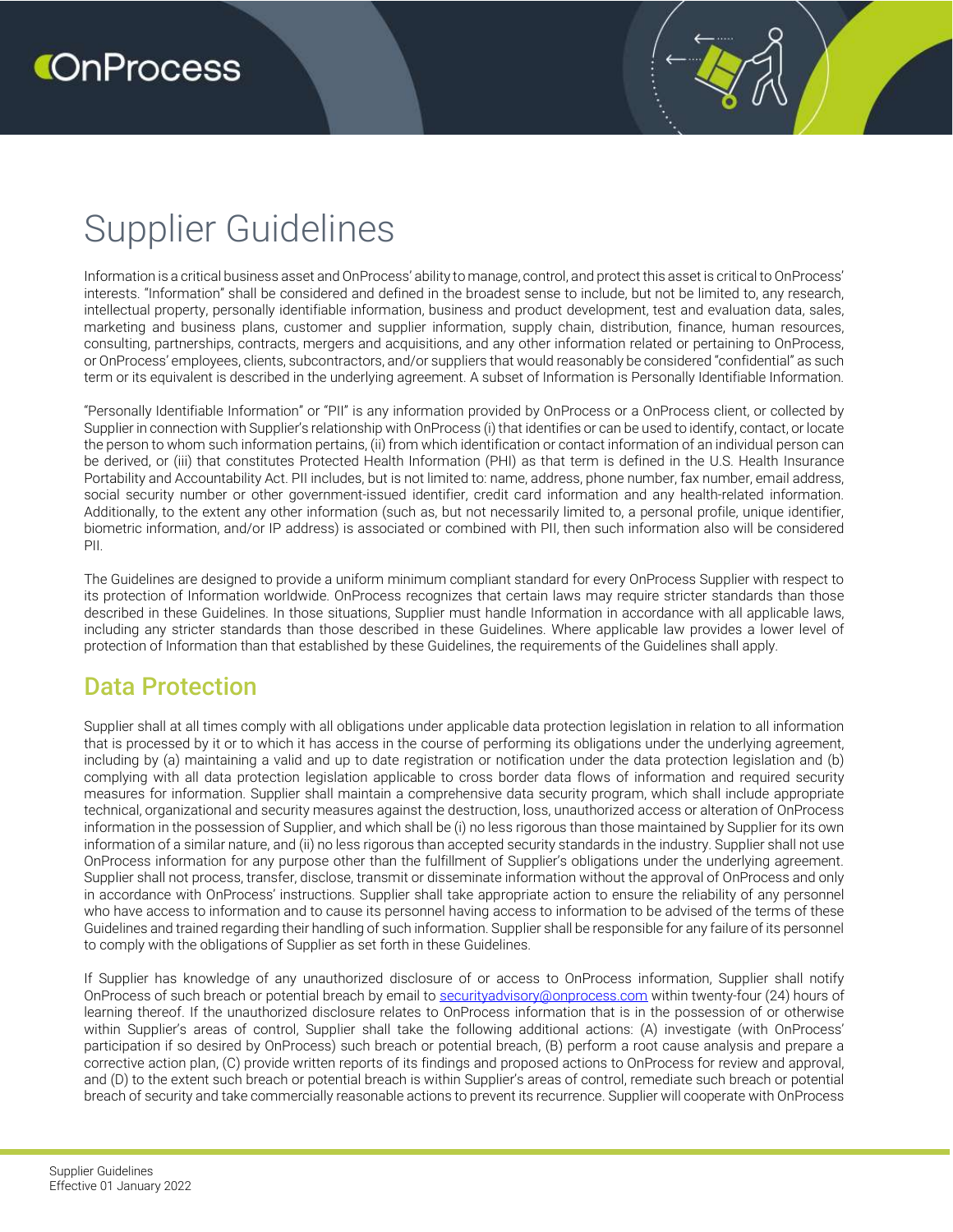with respect to any such unauthorized disclosure in the manner reasonably requested by OnProcess. Such cooperation will include without limitation: (i) providing OnProcess access to applicable Supplier records and facilities so long as such access does not breach the confidentiality obligations of Supplier to third parties not involved in provision of the Services under this Agreement; and (ii) providing OnProcess with all relevant data and reports. Supplier shall obtain prior written approval from OnProcess regarding any notifications to impacted individuals, government agencies, or media. If any unauthorized disclosure of or access to OnProcess information is attributable to the negligent act or omission of Supplier or its personnel, or a breach by Supplier or its personnel of Supplier's obligations under the underlying agreement, Supplier shall bear the costs incurred in complying with its legal obligations relating to such breach.

Supplier agrees to cooperate with OnProcess in its privacy compliance efforts, including executing a Data Processing Agreement or similar agreement as reasonably requested by OnProcess.

#### Access to Information Systems

Access to OnProcess' information systems (the "Information Systems") is granted solely to perform the services under the underlying agreement, and is limited to those specific Information Systems, time periods and personnel as are separately agreed to by OnProcess and Supplier. OnProcess may require Supplier's employees, subcontractors or agents to sign individual agreements prior to access to any Information Systems. Use of the Information Systems during other time periods or by individuals not authorized is expressly prohibited. Access is subject to OnProcess' business control and information protection policies, standards and guidelines as may be modified from time to time. Use of any other Information Systems is expressly prohibited. This prohibition applies even when an Information System that Supplier is authorized to access serves as a gateway to other Information Systems outside Supplier's scope of authorization. Supplier agrees to access Information Systems only from specific locations approved for access by OnProcess. OnProcess will designate the specific network connections to be used to access Information Systems.

#### Use of Information

Supplier must collect, use, or access Information only in compliance with applicable law, the underlying agreement, and these Guidelines. Supplier shall make its employees aware of the key elements of the Guidelines to ensure they understand their personal responsibilities. Supplier shall educate/train its staff in how to implement the Guidelines. Supplier may substitute its own privacy and security training with training on the Guidelines if such training is comprehensive and materially addresses the requirements within the Guidelines. Supplier shall implement procedures to confirm that the services being performed for OnProcess are compliant with the Guidelines.

### Use of PII

To the extent Supplier is afforded access to or handles any PII, use of PII shall be governed by the following requirements.

Supplier shall limit the collection and access of PII to that which is strictly necessary to perform services for OnProcess or to fulfill any legal requirements. Prior to collecting or processing PII, (i) Supplier shall identify to OnProcess the PII it intends to collect and the proposed use for such Information, and (ii) Supplier shall get written approval from OnProcess (execution of a work order or its equivalent that explicitly contemplates the collecting or processing of PII constitutes written approval). If services being performed for OnProcess involve the collection of PII directly from individuals, such as through a webpage, Supplier must provide a clear and conspicuous notice regarding what PII is being collected and its intended use.

Supplier shall appoint an individual to coordinate the privacy and security arrangements in relation to the work being performed for OnProcess ("Privacy Coordinator"). The Privacy Coordinator will have responsibility for verifying that Supplier complies with the Privacy and Security portion of the Guidelines.

Supplier shall maintain PII in strict confidence in accordance with the confidentiality obligations entered into with OnProcess.

Supplier shall not share PII in its possession or that it collects with any third parties for any reason except as necessary to carry out the services being performed for OnProcess and as pre-approved in writing by OnProcess.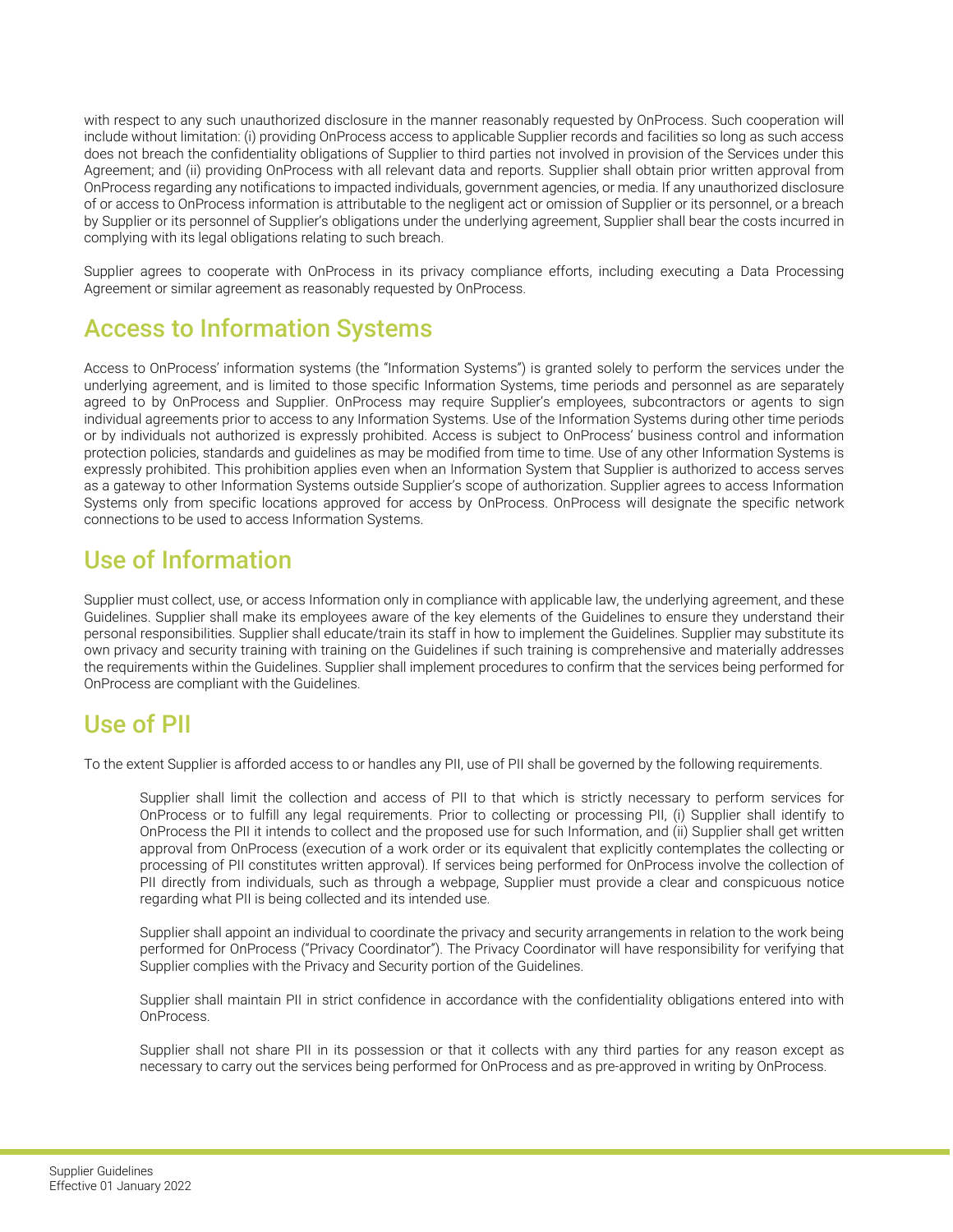If served a court order compelling disclosure of PII or with notice of proceedings for such an order, Supplier shall oppose the order, notify OnProcess of such order or notice, and provide OnProcess the opportunity to intervene before filing a response to the order unless otherwise prohibited by law.

Supplier shall take all reasonable administrative, technical, and physical steps to protect PII in Supplier's possession from unauthorized use, access, disclosure, alteration or destruction. Supplier's security measures shall include access controls, encryption or other means, where appropriate.

Supplier shall utilize a formal and documented internal process for incident reporting and incident response related to actual or suspected unauthorized disclosures of PII. Such process shall meet corresponding industry standards for incident reporting and response.

Supplier shall immediately notify OnProcess of any known or suspected incident that has, could reasonably be expected to have, or will later result in the unauthorized use, access, disclosure, alteration or destruction of PII. Supplier agrees to fully cooperate with OnProcess in the investigation of any such incident, and in the event that an incident involves PII in Supplier's or its Subcontractor's custody, Supplier will, in addition to any other remedies permitted by agreement between the parties, make best efforts to (i) eliminate the risk of continued unauthorized use, access, disclosure, alteration or destruction of PII, and (ii) mitigate the damages from the unauthorized use, access disclosure, alteration, or destruction of PII.

Supplier shall explore and, where possible, implement measures designed to minimize further use of PII (e.g., assigning identification or account numbers that do not correspond with Social Security numbers) for future performance of services.

Supplier shall destroy all PII in a manner that renders it unreadable (e.g., shredding, etc.) when it is no longer needed for the performance of services for OnProcess unless otherwise instructed by OnProcess.

Upon request, Supplier shall provide a diagram detailing how PII is received, stored, processed and transmitted (as applicable) while in Supplier's custody.

#### Destruction of PII

Supplier shall, within five business days of termination of any applicable agreement entered into between Supplier and OnProcess, or upon request by OnProcess either:

Provide OnProcess with all documents and materials containing PII, or;

Destroy all such documents and materials and provide OnProcess with a certificate of destruction signed by an officer of Supplier.

#### **Subcontracting**

If permitted by agreement to utilize a third-party to perform any services for or on behalf of OnProcess ("Subcontractor"), Supplier shall require the Subcontractor to adhere to these Guidelines. If requested, the Supplier must certify Subcontractor's compliance with the Guidelines to OnProcess in writing before using such Subcontractor to perform any services on OnProcess' behalf.

#### PCI

To the extent Supplier stores, transmits, or processes any Cardholder Data (as such term is defined by the PCI DSS) in providing services for or on behalf of OnProcess, Supplier shall comply with the Payment Card Industry Data Security Standards (PCI DSS) and/or the Payment Application Data Security Standards (PA DSS) as applicable. To the extent the services being performed for OnProcess involves either PCI DSS or PA DSS, Supplier acknowledges that the security of cardholder data is its responsibility while such data is in Supplier's custody or control. Upon request, Supplier shall provide certification of its compliance with either PCI DSS or PA DSS.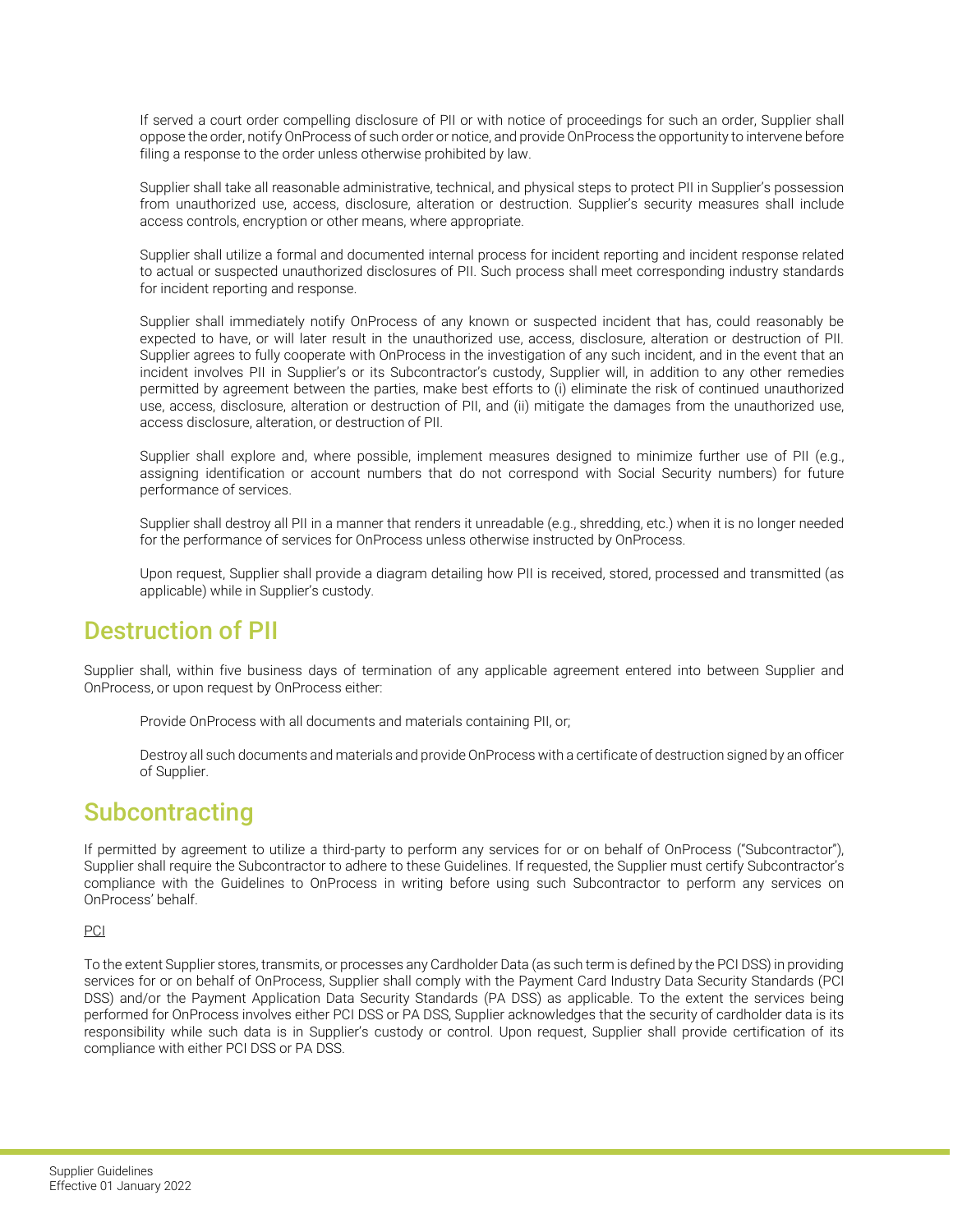#### Audit

If Supplier handles any PII for or on behalf of OnProcess, Supplier shall conduct an audit, at no cost to OnProcess, on at least an annual basis to evaluate the security of PII in its possession and to verify that the terms of these Guidelines are being followed. The results of such audit shall be made available to OnProcess upon completion of the audit. Supplier will not be required to share any confidential information of third parties or information unrelated to the services being performed for OnProcess contained within such audit results.

In the event of an unauthorized disclosure or use of PII by Supplier, Supplier agrees to hire a third-party of OnProcess' choosing (provided such third-party is not a direct competitor of Supplier) to conduct an additional audit of the Supplier-OnProcess environment against the requirements of the Guidelines.

OnProcess reserves the right, at its own cost, to audit Supplier's information security practices against compliance with these Guidelines on reasonable notice.

For all audits, Supplier agrees to remediate any shortcomings in the audit findings at Supplier's exclusive expense and verify such remediation to OnProcess upon completion.

#### Equipment and Information Security

To safeguard against unauthorized access to Information by third parties outside OnProcess, all electronic Information containing PII held by Supplier shall be maintained on systems that are protected by secure network architectures that contain firewalls, regularly monitored intrusion detection devices, and strong encryption. The servers holding Information shall be "backed-up" (i.e., the data are recorded on separate media) on a regular basis to avoid the consequences of any inadvertent erasure or destruction of Information, and such back up media shall also be encrypted. The servers shall be located in facilities with comprehensive security and fire detection and response systems.

#### Company Property and Resources

OnProcess property and resources are highly valuable. OnProcess property may not be taken, sold, loaned, given away, licensed, assigned, damaged or otherwise disposed of regardless of its condition or value, unless Supplier has specific written authorization from OnProcess to do so.

# Background Checks

Supplier personnel shall not perform any work for OnProcess if the appropriate pre-placement screening (as detailed below) discloses information that Supplier would reasonably conclude would make the individual unacceptable for placement at OnProcess ("Unacceptable"). In addition to any other requirements set forth in the Agreement, the following are specific requirements for pre-placement screenings on Supplier personnel performing services for OnProcess based upon the type of access to OnProcess assets the personnel will have:

All Supplier personnel providing services for or on behalf of OnProcess must at a minimum have, to the extent permitted by law: (1) a national-level (i.e., not limited to local geography) criminal background check, and (2) checks performed against the terrorist watch, "Specially Designated National" or "Blocked Person" lists under U.S. Executive Order 13224, published by the U.S. Department of the Treasury's Office of Foreign Assets Control. The parties agree that Supplier personnel having either (i) been convicted of any felony or a misdemeanor involving theft or dishonesty, or (ii) been flagged under the "Specially Designated National" or "Blocked Person" list are considered Unacceptable for placement on OnProcess services.

All Supplier personnel providing services for or on behalf of OnProcess that may have access to multiple pieces of PII (i.e., personnel who have access to spreadsheets containing PII, access to databases storing or processing PII, network administrative access, access to multiple personnel or financial files, etc.) ("PII Personnel") must have, to the extent permitted by law (a) the pre-placement screenings identified in the above bullet, and (b) a drug screen for illegal use of controlled substances. In addition to the practices mutually considered Unacceptable for placement on OnProcess services for non-PII Personnel, any drug screen results indicative of illegal use of a controlled substance will be considered "Unacceptable" by the parties for PII Personnel. For clarity, Supplier personnel who have incidental